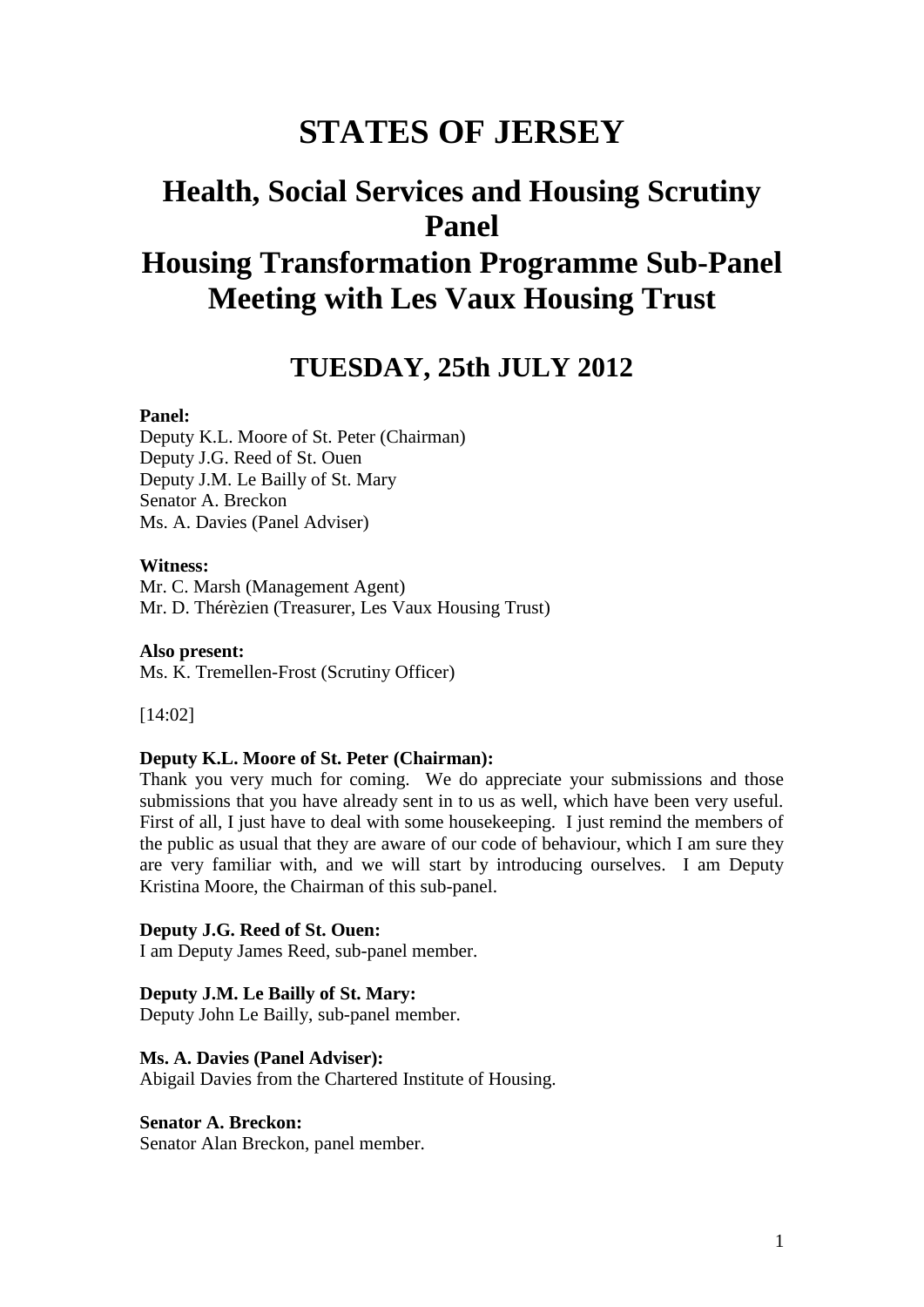## **Ms. K. Tremellen-Frost:**

Kay Tremellen-Frost, Scrutiny Officer.

#### **Treasurer, Les Vaux Housing Trust:**

I am Dennis Thérèzien. I am the Treasurer of Les Vaux Housing Trust, a position I have held for about 6 years now. So I do not go back to the beginning of the housing trust, but I have got the history for at least 6 years anyway.

## **Managing Agent:**

I am Chris Marsh from Voisin Hunter. We are the managing agents for Les Vaux Trust.

## **The Deputy of St. Peter:**

Lovely, thank you. If we could just start by setting the scene a little bit and we are interested to know what, as a trust, are you objectives for providing social housing.

## **Treasurer, Les Vaux Housing Trust:**

The first thing is to define what is social housing because it is something that has been discussed at length among ourselves as to what is social housing and, therefore, are we purely in the business (I think that is the right way of describing it) of providing social housing or are we there for fulfil another need. When we looked at it, we felt that, as a trust, we are there to provide affordable housing to members of the public who are in need of affordable housing. So that may not fit the same definition and criteria as the States may apply to the definition of social housing. Certainly, when we look at the implications of the *White Paper*, I think we are potentially not exactly on the same page as far as the provision of social housing because we do not necessarily see it as social housing being for people who are just on income support. There are some people who require affordable housing who may not be on income support and I think that is where we potentially fit in, in that we are able to provide affordable housing to people who are on income support and some who are not on income support. We also provide housing to Les Amis, for instance, where it is affordable housing to people with disabilities who potentially, again, would not fit the social housing criteria that would be set by the States otherwise. They would not necessarily be provided with housing within the States system, but we are able to do that because our constitution is really to provide affordable housing to people in need.

## **The Deputy of St. Peter:**

Thank you for that. While we are on the subject, we have just heard from a previous witness that they felt those who are not on income support should be able to afford to buy their own property if there was affordable housing available at a reasonable price, say £200,000 a unit. What would be your view of that?

#### **Treasurer, Les Vaux Housing Trust:**

It is not black and white, obviously, by any stretch of the imagination because affordable housing can be both affordable rental and affordable to buy. If the affordable to buy was at a very low level, yes, I am sure there are a lot of people who are in rental accommodation now who would be able to afford to buy, but it does not necessarily follow that someone who is in rental accommodation wants to be a homeowner either. Some people are happy to be in rental accommodation for the whole of their lifetime because they possibly see the priority as not being, at the end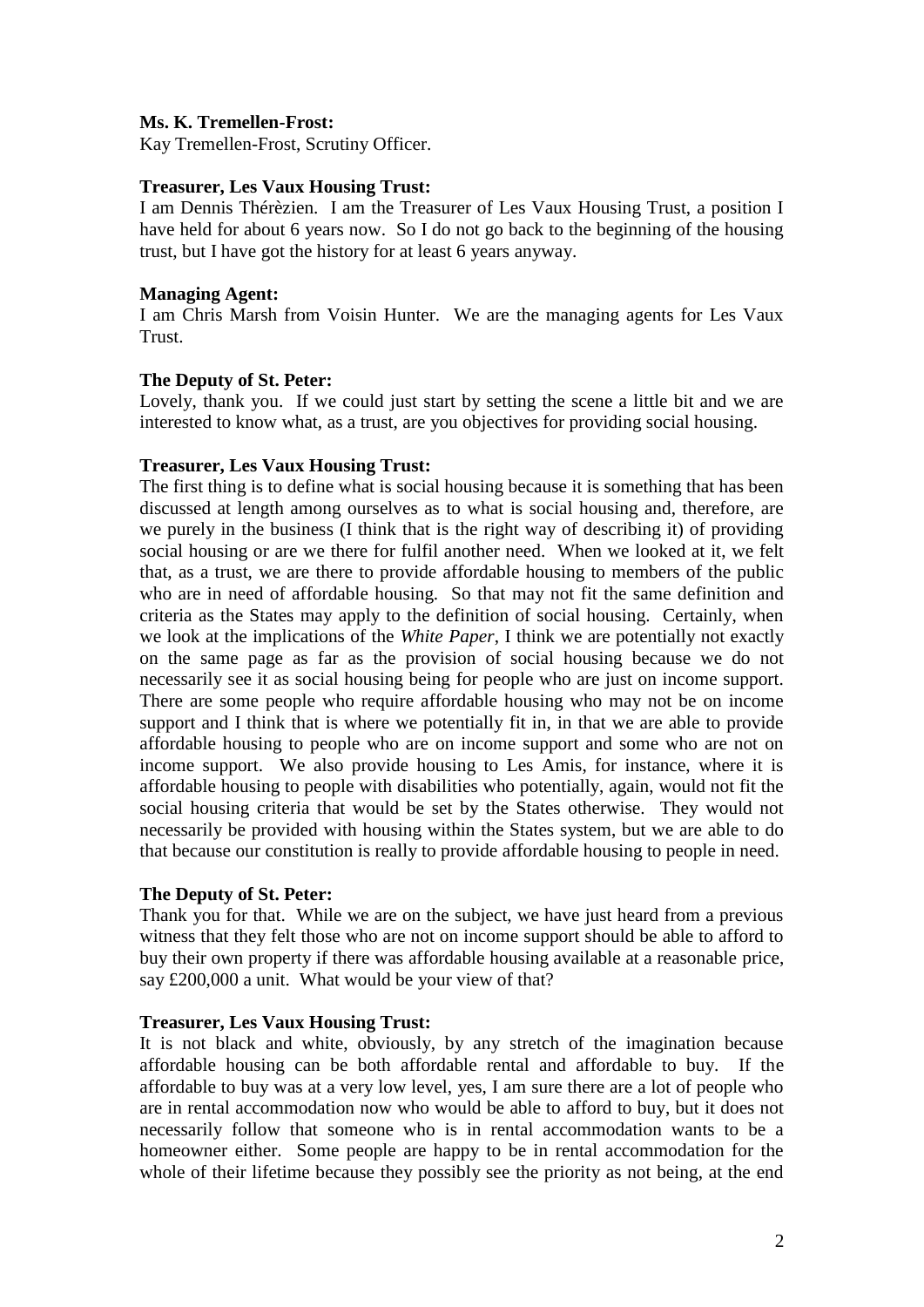of the day, to own a home but rather to do other things. I do not necessarily agree that everybody who should not be in social housing should either, therefore, be in the private sector or be enabled to buy a home. I think there are people who sit in between that who possibly are not on income support but who still want to rent, but who cannot rent in the private sector because it is too expensive and who do not necessarily want to buy either, whether that be in the private sector or even a firsttime-buy home within the affordable housing system.

#### **The Deputy of St. Mary:**

In that respect, States Housing wants to put the rents up to 90 per cent of the market value. Now, to be truly affordable housing, we should try to keep it as low as possible.

#### **Treasurer, Les Vaux Housing Trust:**

I agree, yes, and I think that principally one of our issues with the *White Paper* is the proposal to increase to 90 per cent of market rent. We would first of all say: "What is market rent," because there is certainly a difference in a 2 or 3-bedroom flat in certain housing estates that we manage and a 2 or 3-bedroom flat in the private sector, for instance, on the waterfront or in a high-class development. So when you start to set a market rent it is very difficult, I think, to be clear cut that a 2-bedroom flat is worth X amount in the market, a 3-bedroom is worth Y amount and, therefore, 90 per cent is a figure 90 per cent of that amount. We feel at the moment that our rents are at a level which reflects their value and which reflects the ability of our tenants to afford those homes. I think that if we were to put a blanket increase on all those rents up to a level which is put to us as being 90 per cent of the market, it could make the homes unaffordable to a certain number of our tenants. The whole ethos is to provide affordable housing, not to charge the maximum that you can. The ethos of the trust is to provide housing at an affordable level and if we, as a housing trust, can provide homes at a rent level and that rent level enables us to be able to maintain them to a decent standard, it enables us to manage them professionally and it enables us to pay both the interest and the capital on the loans that we have taken out in order to able to acquire or construct those homes, then that is a rent level at which we have a sustainable model and it is, therefore, a rent level that we should be able to adhere to. It seems really very strange that the States would tell us that we must increase our rents over and above an amount that is required by us in order to provide those homes because our model is not to make a profit beyond which is required in order to maintain the homes. So really all we need to do is charge a rent that lets us maintain our homes and have a long-term sustainable model.

#### **The Deputy of St. Peter:**

Is that how you set your rent, purely based on your own figures for maintenance and servicing your loans and that alone?

#### **Treasurer, Les Vaux Housing Trust:**

The answer to that is probably yes and no and I will explain why. We have certain homes that are not as modern because they are older (a prime example is Troy Court, for instance) where our rent levels are not at what is the maximum fair rental under the present States system. So we are able to charge less than what is the maximum at the moment, but it is enough to be able to maintain them and to be able to afford to make the interest repayments and eventually pay off the capital that we borrowed in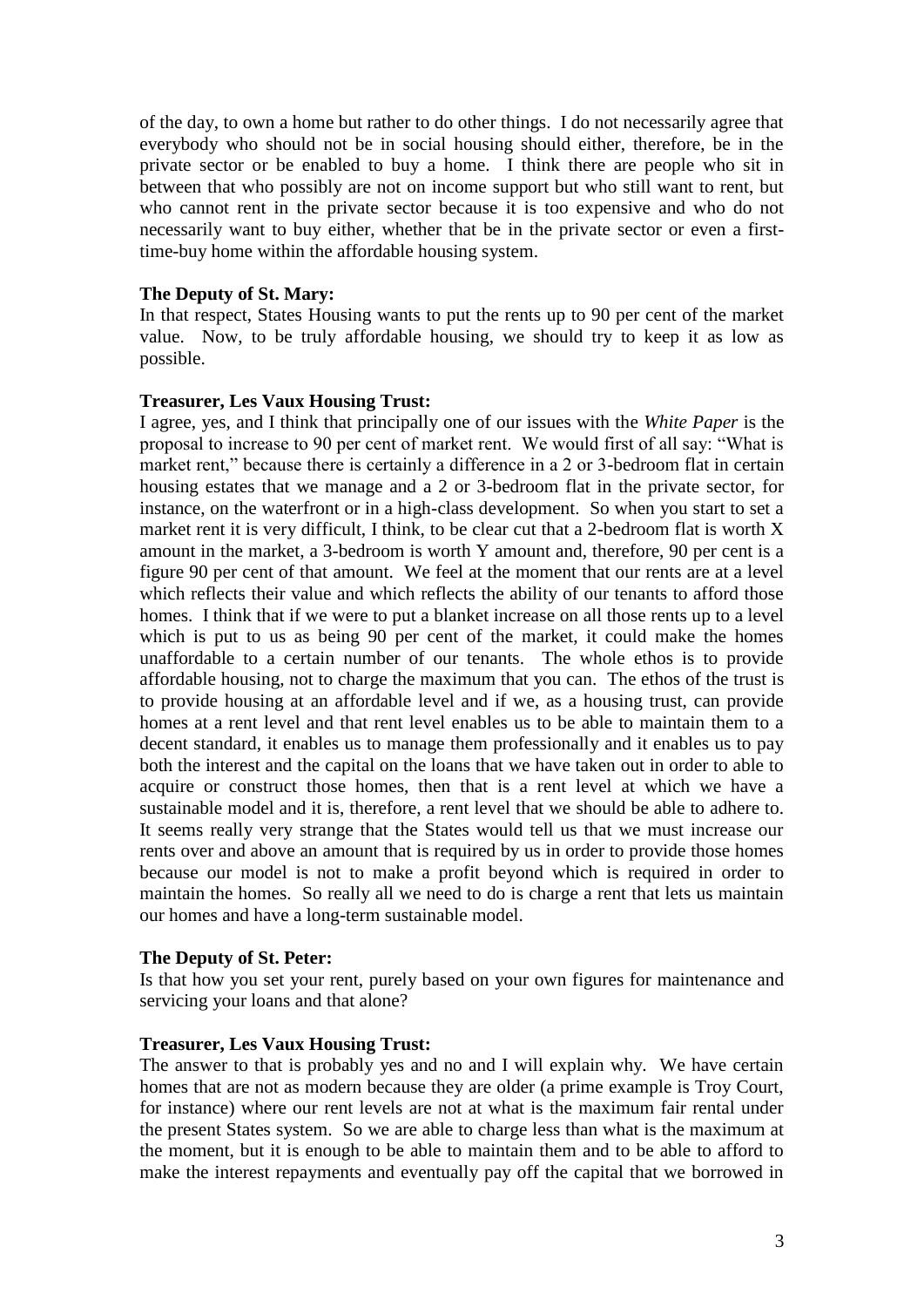order to acquire those homes. In that respect, yes, we have set a rent level that is below the fair rent and it is basically a rent level that suits our requirement. On the other hand, we have certain homes that are at the maximum fair rent level at the moment and they are at the maximum because the States Housing Department has effectively asked us not to charge any more than the fair rent levels. In that respect, I suppose we are not setting a figure that potentially we might wish to charge on certain homes, just very slightly more but it would not be significant.

## **The Deputy of St. Peter:**

In that instance is some of your housing stock subsidising other elements of your housing stock or do you keep them as separate entities?

## **Treasurer, Les Vaux Housing Trust:**

The loans are kept separate, but that is not to say that if there is a surplus on one property then it is not being used in order to pay off capital loans on other properties. We do not segregate our funds to the extent that we have a stream of income from one property and it only ever goes to look after that property as opposed to paying off loans of capital on another. So, although we maintain records to show what the individual loans are for each property and what the income stream is for each one and what the expenses are for each one, when there is a deficit or a surplus on one or the other they could be offset. In that respect I suppose you could argue that there is a cross-subsidisation between one property and another property. I do not see that, in essence, as a big issue because we would very much like to see our property as a portfolio of properties; that we have a certain amount of finance outstanding on all those properties and the rental globally and expenses globally enable us to make a surplus globally that will then mean that we can pay off the loans and the interest on all of our portfolio.

#### **The Deputy of St. Mary:**

On those properties where you have been asked to charge a reduced rent, if it was to go up to 90 per cent to match the Minister for Housing's recommendation I would imagine that would be far in excess of what you would have originally asked for.

#### **Treasurer, Les Vaux Housing Trust:**

Yes, definitely. It would be a significant hike. I think in those instances there are people, for instance, in some of our older estates (such as Troy Court, Perchage Court, Landscape Grove) who are paying less than fair rent at the moment. I do not mean less than the fair rent of what we deem to be a fair rent for the properties that we are renting out, but less than the fair rent as set by the Housing Department.

#### [14:15]

So they might be paying less but we still feel it is a fair rent for the accommodation that is being provided. If they then suddenly had a hike in their rental, which could be as much as 30 per cent or whatever increase, there are potentially quite a lot of people in there who are not claiming income support at the moment who would then suddenly become income support claimants. I think the whole issue of the model with regard to what is being suggested in the *White Paper* of the implications on income support are fundamentally flawed because we are just going to create a very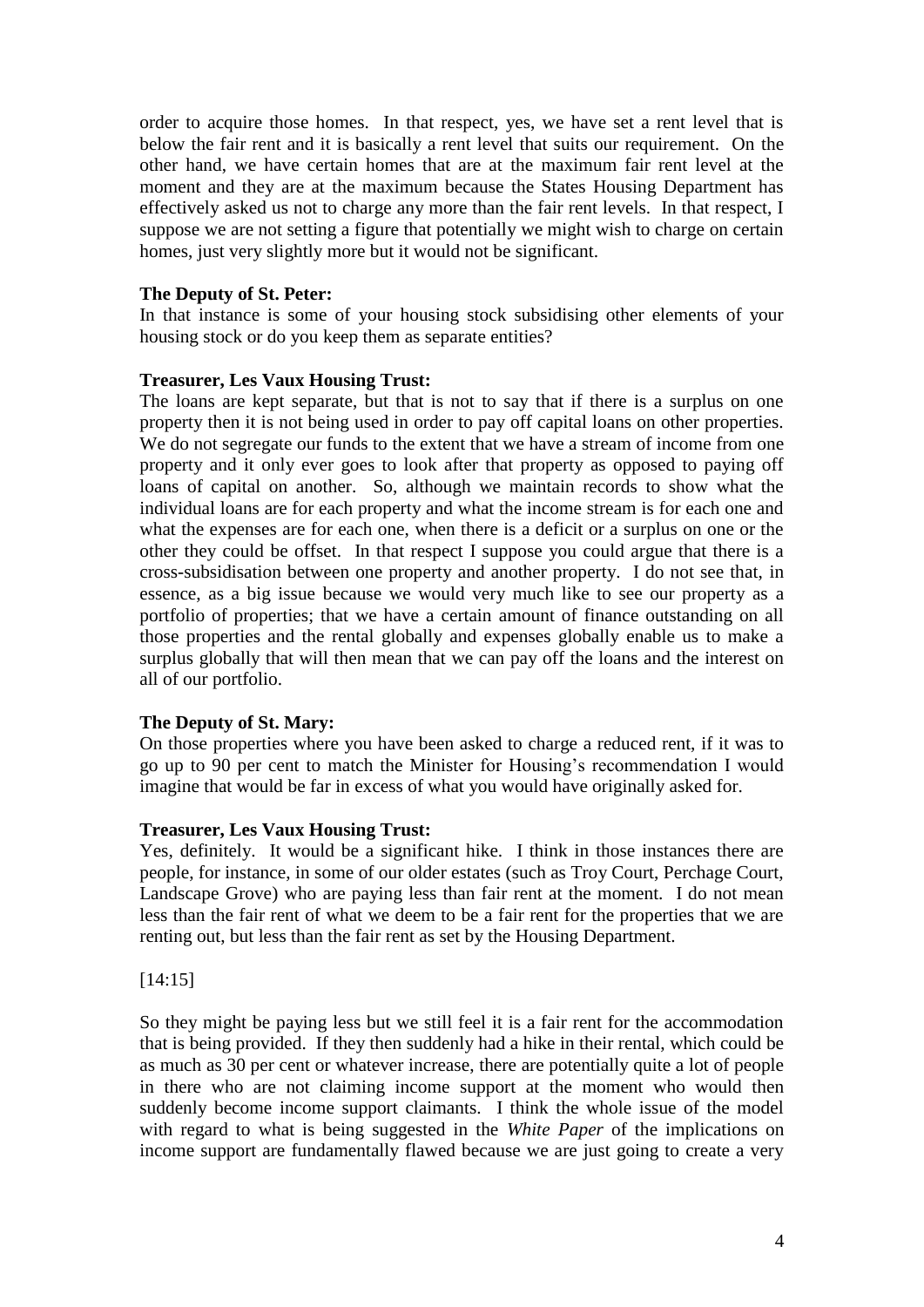strange model where money is going to be going round the houses and at a significant cost, I believe.

## **The Deputy of St. Peter:**

If you ruled the world, what would you do to break that circle of money from States housing stock to the Treasury and round?

## **Treasurer, Les Vaux Housing Trust:**

I think there are a number of options and I understand that the housing model at the moment does not work particularly well in that they do not have the resources from their rental income stream in order to be able to maintain the homes to a decent standard, i.e. carry out the maintenance and repairs and refurbishments, and also potentially new developments that need to be done out of the existing system. I think that is partly because the way the finances are structured is that the rental income stream from the properties does not go, first of all, to pay off the maintenance and the upkeep and new development and any surplus from that then goes into the general Treasury budget. I think it works that the rental, first of all, nearly all goes (virtually, near enough) to the Treasury budget and then obviously the Housing Department has to ask for boats of money in order to do the refurbishments and the upkeep, etc. So primarily I think that is one of the fundamental flaws with the system. If that could be changed so that the rental income was first of all used to do the upkeep and so on then you would not necessarily need to increase the rent because the money would be there. Now, I understand that, politically, that is an issue because of the fact that historically the Treasury relies upon a certain source of income coming from the housing stock and if that were to change and the rental income all stayed within the Housing Department then there is a loss of income to the Treasury. The model that the housing trusts have employed works very well and we can prove that over a 20 year period since we were set up we have managed to acquire properties, maintain them to a decent standard, pay off loans that we took out initially and we are certainly looking at within a 3 to 4-year timescale now we will have paid off 7 of our 10 or 11 loans that we have taken out. So we can prove that that model works. Maybe an alternative is for the Housing Department to dispose of some of their stock to existing housing trusts, which can be funded within the housing trust sector by private loans from banks. It means then that the Housing Department end up with a capital sum that they can then use to refurbish and improve the remaining stock that they have. In that way the shift of the funding has been transferred from effectively the taxpayer into the private sector through bank funding and the housing trusts can manage that long term, over a 25 or 30-year period, and the model does work. Over a 25 or 30 year period we are able to repay the capital element of many of those properties.

## **The Deputy of St. Peter:**

What about capital investment? How many extra units have you been able to build and are you contemplating building more in the future?

#### **Treasurer, Les Vaux Housing Trust:**

Chris might have some of the figures. Effectively we started from zero and we are now up to 368 units of accommodation. Now, initially the first year effectively we acquired Troy Court and Valley Court and Vale Court in very quick succession. There was about 150-odd units at the time. Obviously since that point we have delivered another 200-odd units, over a sort of 18-year period or thereabouts. In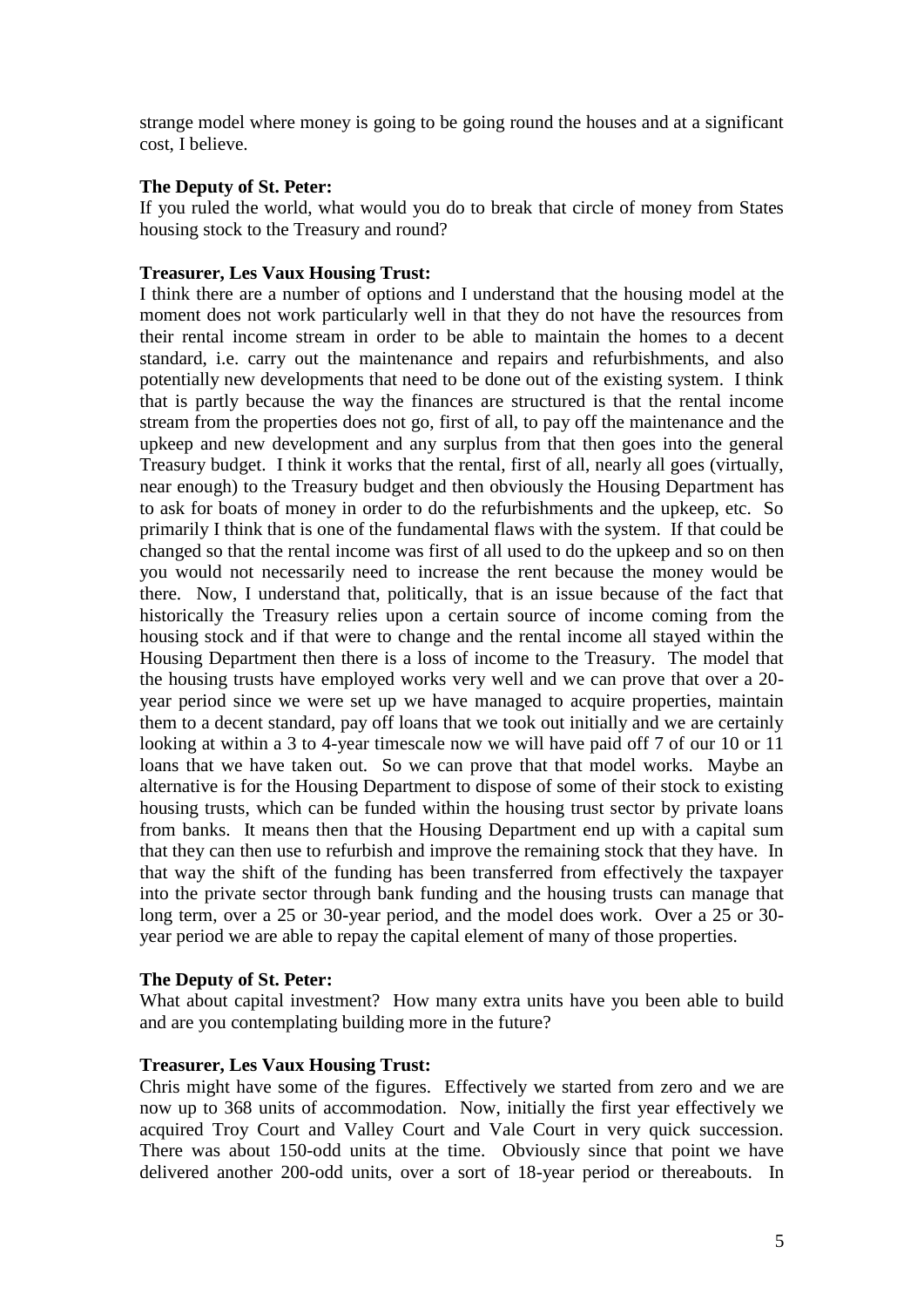recent times I think we have entered into a development in St. Mary, which you may be aware of, where there are 11 houses. They were new-build. Our previous developments to that were 26 one-bedroom flats in David Moon House, which was about 4 or 5 years ago. We also did John Le Fondré Court, which was another 18 flats about 2 years before that; so probably about 6 or 7 years ago now. Consistently every few years we try and add to our housing stock. I think the difficulty that we have now is finding either new sits in order to be able to build new stock or being allocated a site that in the past would have been done by the States of Jersey. So when we look back the likes of David Moon House and John Le Fondré Court were all owned by the States of Jersey. They were transferred to the housing trusts in order that we could then develop them, borrow the money privately with which to carry out that development and then have them obviously available as rental homes. Unless that sort of system starts again where certain sites are identified that are either already in States ownership which can then be transferred to us as a housing trust or there are new sites such as the one at St. Mary that is on a 45/55 per cent split, social rental housing and first-time buyer, it is going to be difficult for us to go into the open market and acquire any sites. I think that the value of open-market sites will make it unaffordable. We will be able to deliver homes for rental at a level that they can then be rented out in the social housing market.

#### **The Deputy of St. Mary:**

You have basically answered my question, but would you be interested in acquiring States social housing as it is at the moment?

#### **Treasurer, Les Vaux Housing Trust:**

Yes, I think we would be on the basis that we can see that we can effectively run that social housing, whether it is existing social housing within the States sector at the moment or potential new social housing that maybe has not yet been built. But I think we can see that our model works and that we can do it at a cost-effective and efficient manner. I think that is primarily where we see the difference between us and the States system at the moment; that we are more cost effective. I think our management costs are less than what they are within the States sector.

#### **The Deputy of St. Mary:**

In that respect you do not rely on subsidies to that extent?

#### **Treasurer, Les Vaux Housing Trust:**

The subsidies are a good point to bring up. We do not deny that we have had subsidies in the past and when interest rates were high our loans were subsidised over and above 4 per cent by the States so that when we were paying 6 or 7 per cent to the banks the States obviously subsidised us to the extent of anything over and above 4 per cent. We have had subsidies and over the period of 20 years that we have been in existence we have had about £1.6 million of subsidies over that period of time. In the last nearly 4 years, since interest rates dropped below the 4 per cent level, we have not had any subsidies. In a low-interest environment obviously we are able to manage without any subsidies at all. The other thing I would say as well is that the 2 or 3 more recent developments, even though they started off when interest rates were a little bit higher, we were told obviously that there would be no more interest rate subsidies coming. So we had to work out a way of being able to afford the interest rate payments without subsidy, which we have done. Obviously it meant that we had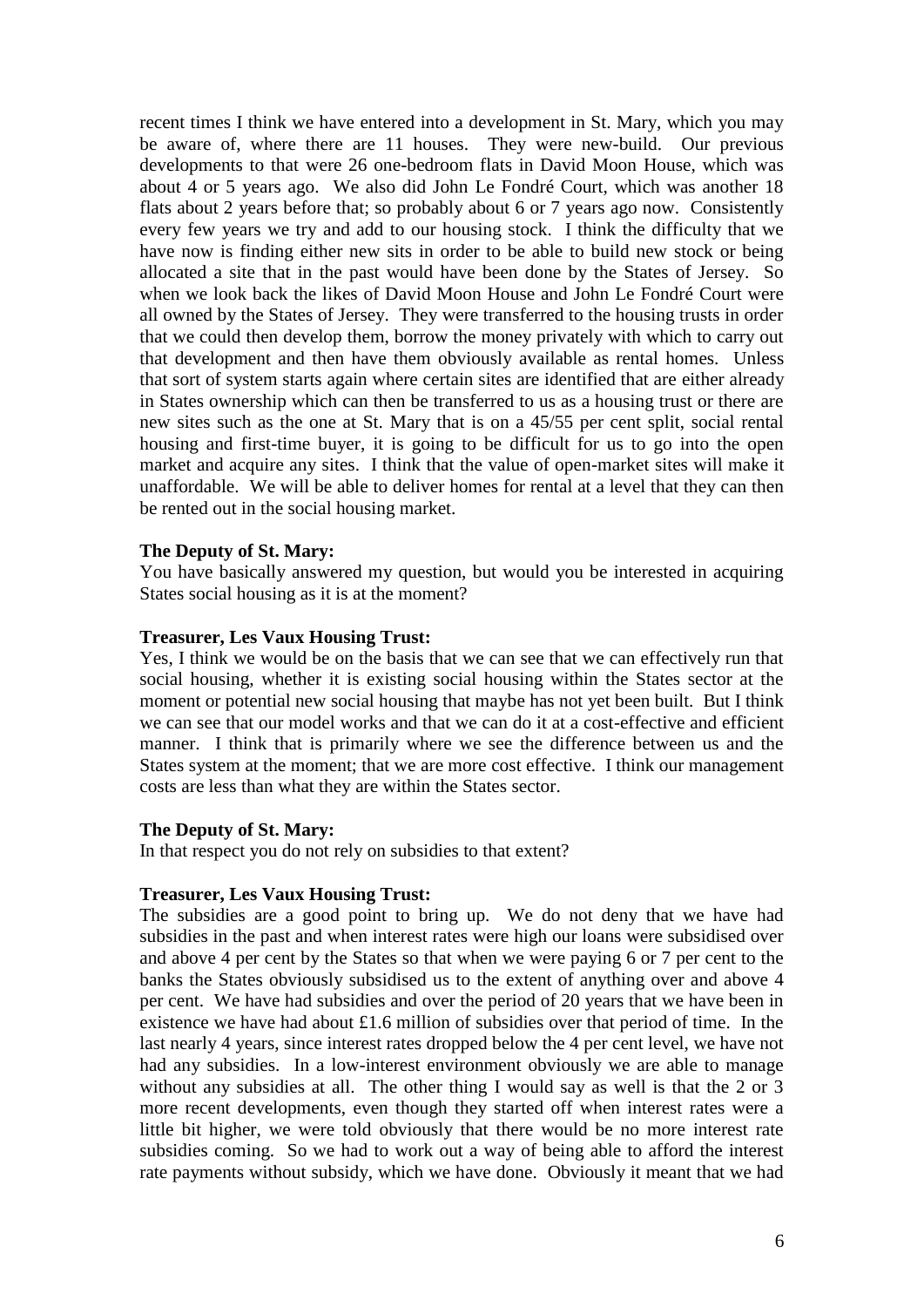to hedge our interest rates. We took out some financial instruments in order to hedge the interest rates so that, although that cost us a premium upfront, we know that our interest rates are not going to go beyond a certain level even though interest rates may go beyond that. From that perspective I think we are able to work within a system where no subsidies exist.

## **The Deputy of St. Peter:**

But if you were allocated land by the States that would, in essence, be a subsidy of type.

## **Treasurer, Les Vaux Housing Trust:**

There would be potentially a capital subsidy. Again, I think each parcel of land and the amount of units that can be built and delivered on that parcel will determine whether we can allocate a capital value to that parcel or land or not. If you look at the new development for instance, that was not a subsidised piece of land to us because effectively we bought the land at a value from the developer. He then entered into a contract with us in order to develop those houses. So when you look at that, where we have delivered some units of social housing, there has been no capital subsidy and no interest subsidy from the States on that development.

## **The Deputy of St. Peter:**

Did you pay an open-market rate for the land?

## **Treasurer, Les Vaux Housing Trust:**

I think that is a questionable point because the land was rezoned and it was rezoned on the basis that there would be 45 per cent social housing and 55 per cent first-timebuyer housing. So the developer who acquired the site had to do his calculations as to what would work in terms of how much could he charge for the land both to the firsttime buyers essentially in the price of a new house and to us as the social landlords for the units of accommodation that were going to be built for us. We paid a figure for the site value. It probably is not open-market value to the extent that, if they had been either non-first-time-buyer homes or open-market homes, that land would have been worth more, but it was market value as far as social housing was concerned because certainly it was a significantly higher value than what the land was worth if it had not been rezoned. If that land had been purely agricultural and not been subject to a rezoning then it would not have been worth anywhere near the amount that we paid for it. So we did pay a market value, but a market value based on the fact that it was going to be social rented housing.

## **The Deputy of St. Peter:**

Thank you.

## **Managing Agent:**

What happens is, because the trust has a model which is calculated on the rent level, that model then works out how much the trust can afford to pay for the land. If the rents are higher, potentially the developer could look for a higher land value and, therefore, effectively you have a higher rent and a higher land value and the developer has a higher profit value.

## **The Deputy of St. Peter:**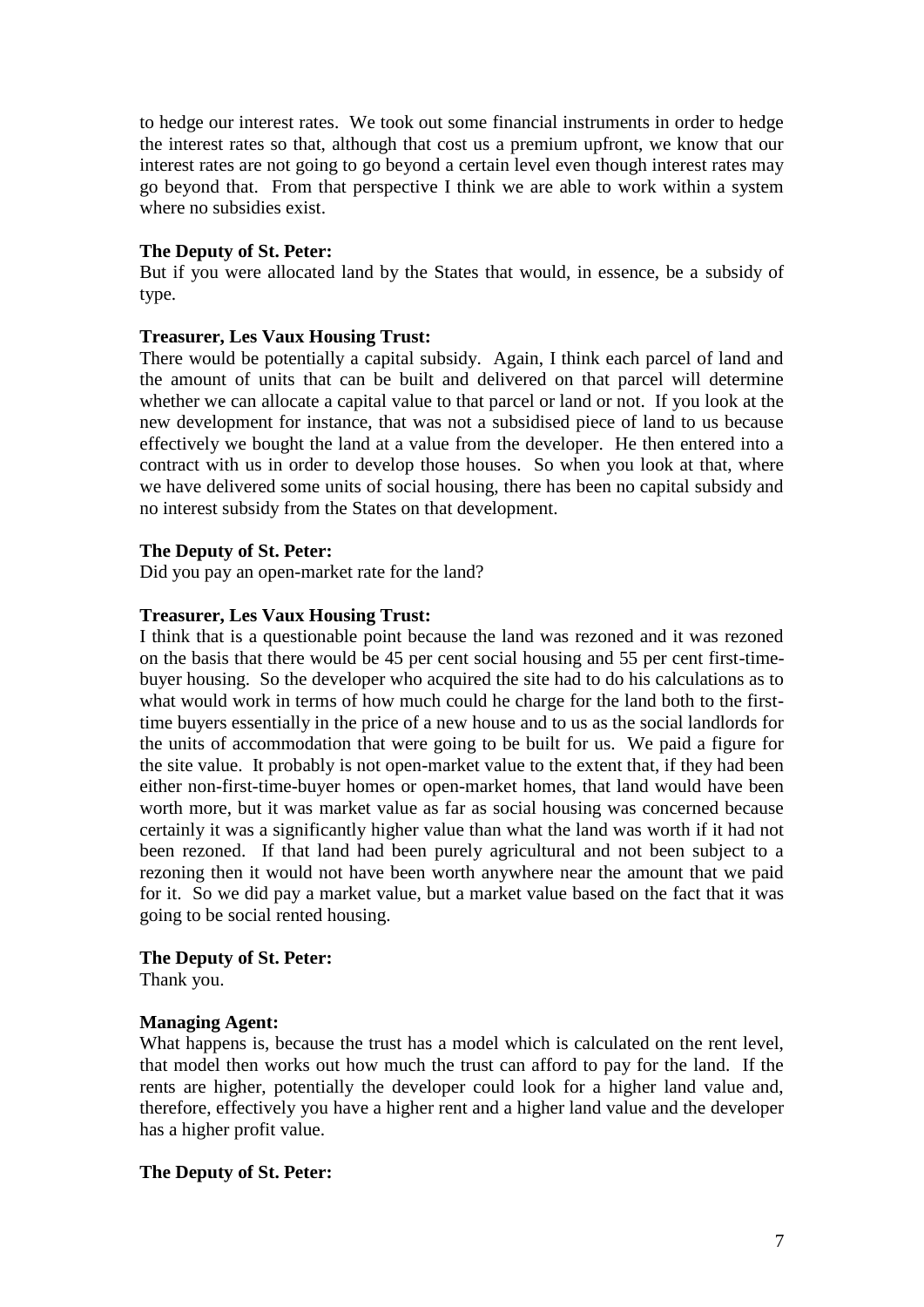That is an interesting consequence. Thank you. That brings us neatly back to the question of rents because, as much as we would love to talk to you about Island Plan and policies for land use, it is a little off pitch for today's topic.

#### **Treasurer, Les Vaux Housing Trust:**

Yes, sure.

## **The Deputy of St. Peter:**

Have you done any work and figured out how much extra income you would have perhaps if your rents were all increased to 90 per cent? I got the impression that some of your rents may be at 60 per cent of market rate and some 70 per cent.

## **Treasurer, Les Vaux Housing Trust:**

Although we can take some ballpark figures as to what is the market value or market rental on our units of accommodation, until you test the market do you really know what the market value is? It is an interesting concept at the moment that if you look at rentals in the private sector that people are asking for, for vacant properties, inevitably there is an asking price in the same way as there is an asking price for a house that is for sale, but when it comes to what that property is rented for an awful lot of the time it is rented out for less than what the original asking price was because there is not a tenant there willing to pay what the asking price is. We would potentially have the same scenario. Let us look at one of our 3-bedroom flats in Troy Court. What is its market value? We could pick a figure and say it is worth £1,000 a month of rental. That is what should be asked in the open market and, therefore, 90 per cent of that is £900 a month. How can we test whether that £1,000 is the realistic open-market rental?

[14:30]

**The Deputy of St. Peter:** I understand.

#### **The Deputy of St. Mary:**

The other thing is not all properties are going to be of the same quality and the same standard.

#### **Treasurer, Les Vaux Housing Trust:**

Exactly.

#### **The Deputy of St. Mary:**

So is it right to increase the rents to that level when somebody would be quite happy living in something that is not substandard but of a lower standard?

#### **The Deputy of St. Peter:**

Deputy, do you mind if we move on to a slightly different subject? I am conscious of the time. I do apologise.

#### **The Deputy of St. Ouen:**

I just want to pick up one point, because you speak about States subsidy but you seem to ignore that you get indirect States subsidy through the Income Support Scheme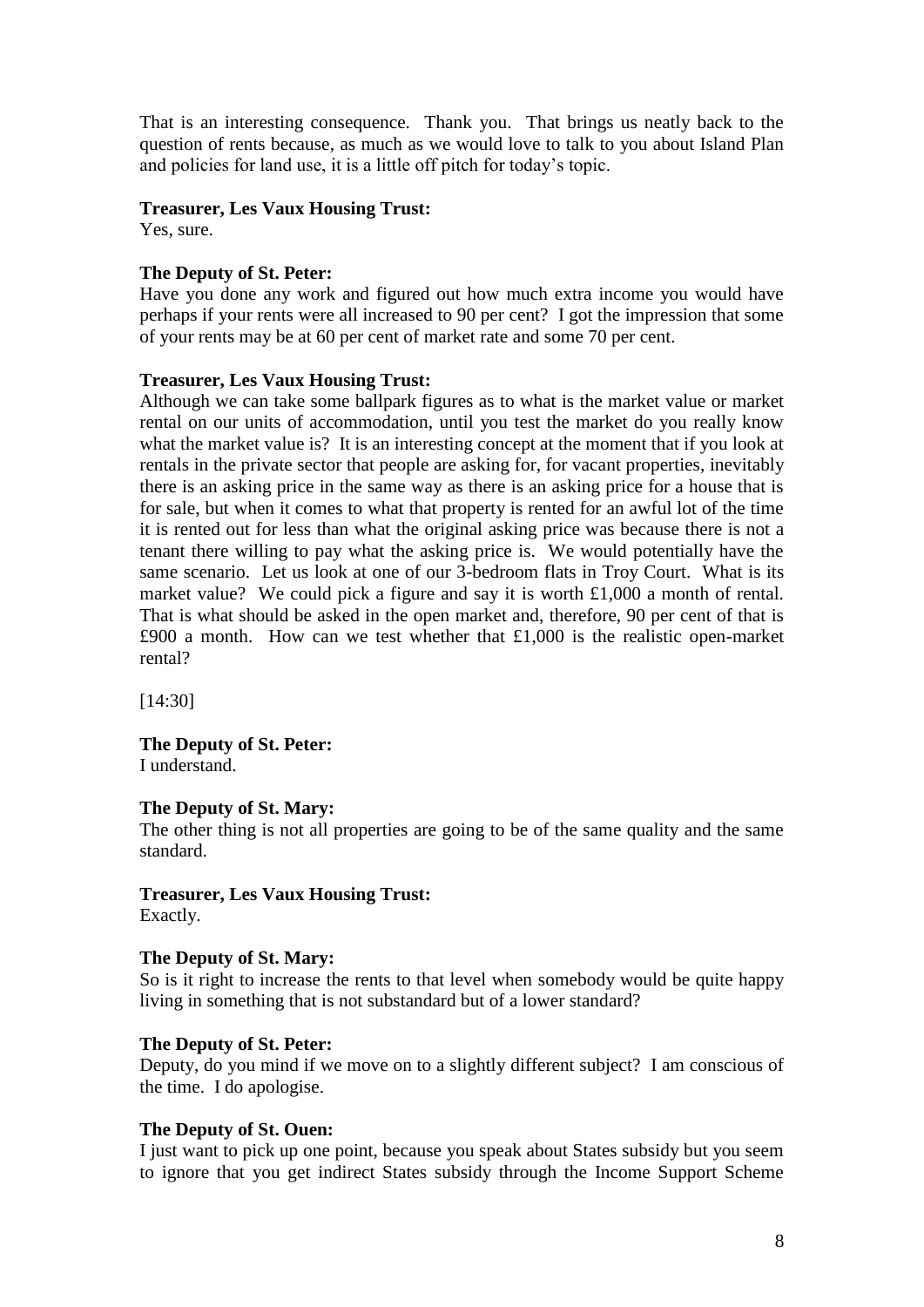which secures and guarantees a rental figure that you rely on to support the model. Would that be the case?

## **Managing Agent:**

The issue in Jersey is that a lot of open-market-value properties are subsidised by the States and that is the reason why their rent is so high. Whether you agree with that or not, there is an argument to be had. There are a number of our tenants who possibly could claim income support who chose not to and, if the rents are increased significantly higher, would struggle financially.

## **The Deputy of St. Ouen:**

But you still do need that element of financial support coming from the Income Support Scheme to ensure that your model is effective.

## **Treasurer, Les Vaux Housing Trust:**

In order to ensure that our model is successful we need a certain rental income stream. Whether that means that our tenants are on income support or not ... I do not want to say it is not our problem because obviously it is an issue. If income support was suddenly taken away completely then it would become our problem because our tenants would not be able to afford our rents, but then I think that is not just a problem for the housing trusts. It is for the whole of States sector as well, because most of the tenants that are in the States sector would not be able to afford to pay the rents that the States are currently charging if they were not on income support either.

## **The Deputy of St. Peter:**

Approximately what percentage of your tenants are on income support?

## **Managing Agent:**

We are waiting for the figures to come from income support. We believe that it is about 50 per cent.

## **Treasurer, Les Vaux Housing Trust:**

Yes. As part of the process of taking on a tenant, we do not ask them that question: "Are you claiming income support," necessarily. Yes, we know that some of them are because the rent gets paid direct from the Department of Social Security to us. Those are the obvious ones, but there could be other people claiming support that we are just completely unaware of and we would not necessarily go and ask them that question.

#### **Managing Agent:**

The trust has eligibility criteria. As long you fulfil that eligibility criteria, whether you are claiming income support or not, is really the ...

## **The Deputy of St. Peter:**

Yes. It is interesting you mention that criteria because the housing gateway came into operation in January this year. How are you finding it? I am quite interested to hear whether you have had to adapt your criteria to fit in with those set by the gateway.

## **Managing Agent:**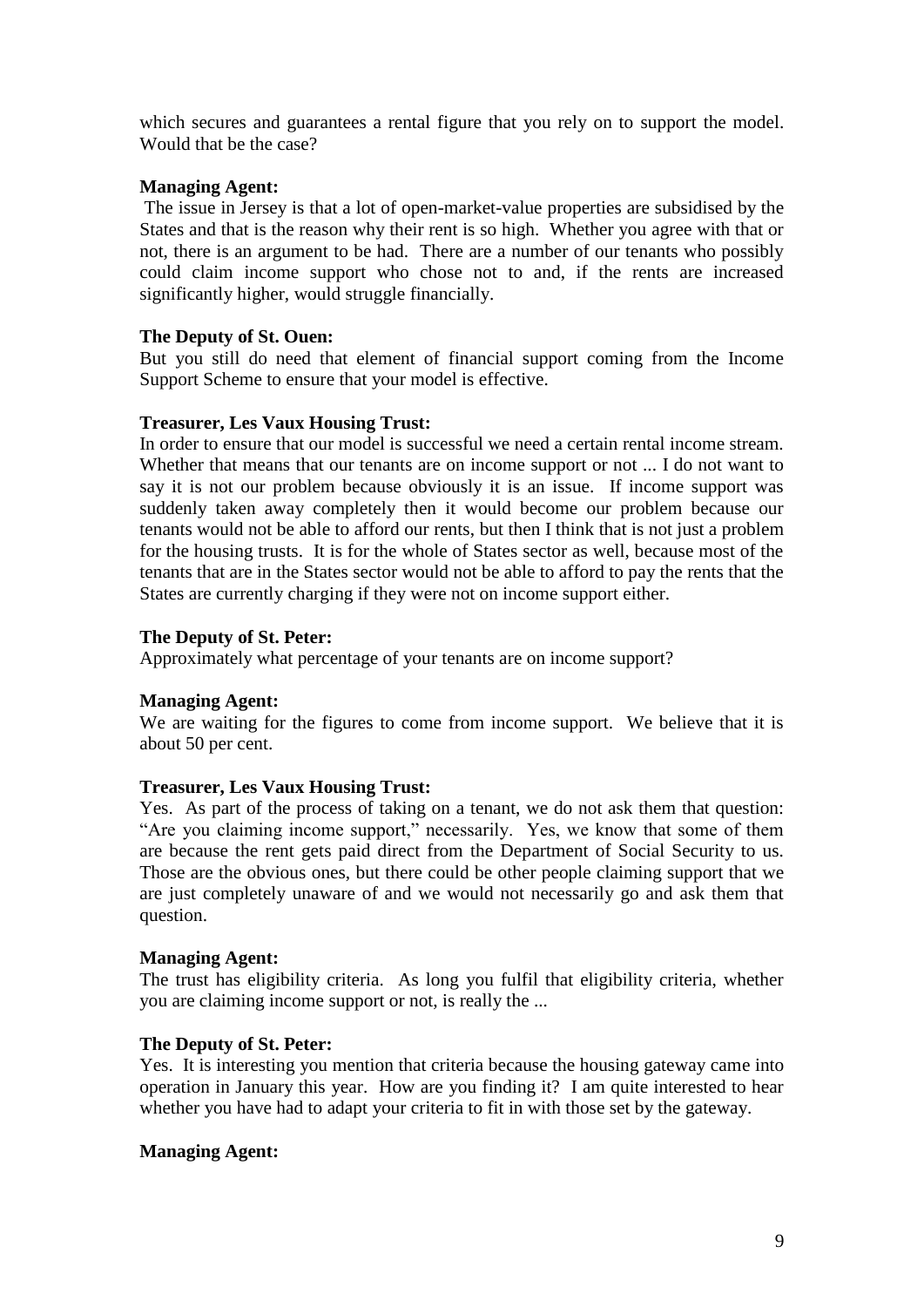I think the gateway was sold to Les Vaux and certainly to me and I think we agreed the principle of the gateway itself as a central waiting list because it saved tenants from going round different housing trusts looking for housing, filling in 4 or 5 applications and supplying the same information and potentially rejecting offers from different housing trusts and picking and choosing. If someone is in need of social housing in the Island they should be given a reasonable choice of which properties they go to, but maybe not 5 or 6 different choices. We believed that when Les Vaux signed up for the gateway they were going to extend the criteria itself so that there would be more people eligible to go on the list. Now, it seems what effectively has happened is that, while Les Vaux has joined the gateway and they have closed their waiting list and those applicants have been transferred over, because the trust had a slightly different eligibility criteria where it could potentially help people who may not have been eligible for the strict criteria of housing (who may have fallen slightly out of that but we still felt they really were in need), those people still cannot get on to the gateway itself. So effectively what has happened is the trusts have closed their lists and transferred it over, but we still have the same criteria that Housing imposed previously.

#### **The Deputy of St. Peter:**

So your criteria has narrowed?

## **Managing Agent:**

Yes.

## **Treasurer, Les Vaux Housing Trust:**

We see that as a problem and an issue for us because we do not want to be necessarily seen as being a mirror image of the States social housing provision. If that is the case, why are all the housing trusts not just completely wrapped up, closed and all the stock transferred back to the States run the whole shooting match?

#### **The Deputy of St. Peter:**

What happens to those tenants or potential tenants who do not fit into those criteria? You mentioned you already have people who are on the periphery and you are able to house them.

#### **Managing Agent:**

It is the reason why the trusts were established in the first place, going back to 1989 when Les Vaux was formed; because many people in Troy Court who were facing eviction with huge rent increases were not eligible for the States criteria and the States refused to buy Troy Court. There was a void, if you like.

#### **Treasurer, Les Vaux Housing Trust:**

That is where we see that the housing trusts potentially fill a gap in the market, because your criteria is not necessarily as strict that everybody has to be on income support and everybody has to be within this category of person. It is a little bit wider than that. It is affordable housing for people who need affordable housing but maybe cannot make the next step to be in the private sector. As housing trusts, if we can go to be the halfway house effectively, where maybe 80 per cent of our tenants fit in with the States social housing criteria but 20 per cent maybe do not, then we can bridge that gap before people are necessarily then into the private sector. I think, the way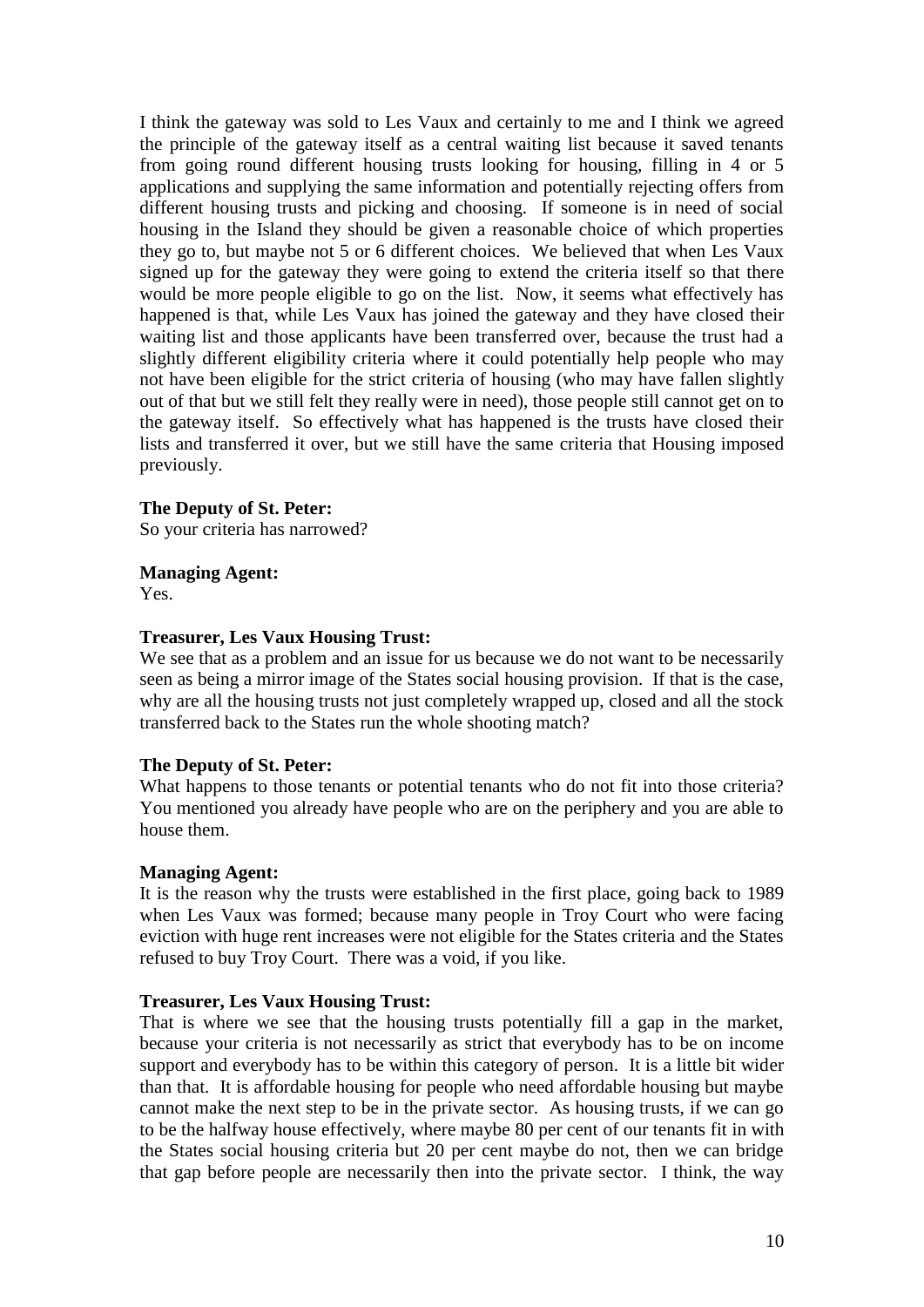that proposals are at the moment under the *White Paper*, we could all be seen to be having to provide exactly the same type of accommodation for exactly the same type of tenant and, therefore, there are some people who are not going to fit those criteria who potentially have got nowhere to turn to. They cannot turn to the housing trusts anymore because they are applying the same criteria as the States and they cannot go to the private sector because the private sector is too expensive for them.

#### **The Deputy of St. Peter:**

Have you taken this issue up with the Minister, what can be done about it?

#### **Managing Agent:**

We have had meetings with the gateway team and we have advised them of the fact that we are concerned (maybe in some of the older stock properties as well) that the demand maybe is not there on the gateway itself, where before we were a little bit more flexible as to who we could take for certain types of properties. They have said they would look at that, but at the moment I think they are still trying to collate all the lists together.

#### **The Deputy of St. Peter:**

Thank you. How many of your homes currently meet the decent homes standard, do you think?

#### **Treasurer, Les Vaux Housing Trust:**

It is a difficult one to say given that there is not a decent homes standard at the moment in Jersey. I think people are talking about the U.K. (United Kingdom) decent homes standard being applied in Jersey. It would be difficult to put an exact figure on it. However, I think what we can fairly confidently say is that we believe that if our homes were rated against a decent homes standard most of them would meet that standard. We do maintain our properties to a pretty high standard. They are maintained regularly, whether that be the standard of insulation, windows, decorations, updating of kitchens and bathrooms. Everything is done on a fairly ongoing rolling programme. So there is no big backlog on any of our properties, which again is something where we have differed over the last 20 years to the States Housing Department. The States, on certain of their properties, have just not done anything for an awful long time and then you get to the position where a massive capital expenditure is required on one estate. Everything needs doing to those properties because no kitchens have been upgraded, no bathrooms have been upgraded, there has been no external decoration, et cetera. When you look at our properties we do not even say that we are going to do one estate in one year and we go through it. We basically look at individual apartments and flats as they come up in between tenancies. If one in Troy Court needs a new kitchen because the previous tenant left it in such a state that it is not serviceable, then a new kitchen will be put into that flat. Similarly, there are rolling programmes as far as external maintenance, internal redecorations, common areas, et cetera, et cetera. I cannot put a figure on whether it is 90 per cent or 80 per cent or whatever that meet the decent homes standard, but I would have thought (and Chris will correct me if I am wrong) that the significant majority would meet a decent homes standard.

#### **Managing Agent:**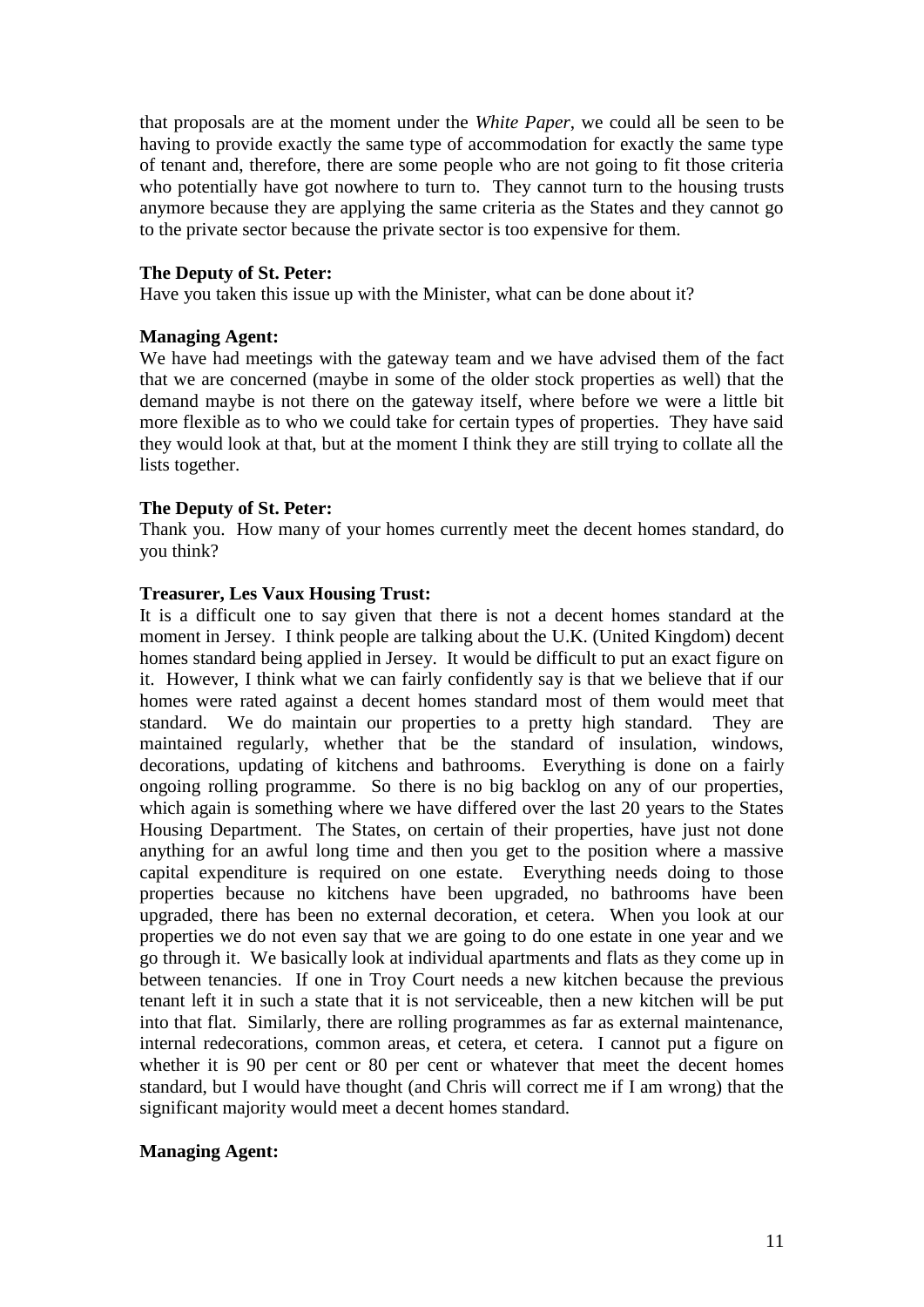The trust have said that they would look at the decent homes standard in the U.K. and then effectively survey these properties and have asked us to have a look at that. I think it wants to make sure that their properties do meet that standard.

## **Treasurer, Les Vaux Housing Trust:**

Yes.

## **The Deputy of St. Peter:**

What is the view of the proposal for a regulator?

## **Treasurer, Les Vaux Housing Trust:**

Obviously we did put certain things in our submission as to our view on the regulator and in broad terms we have no issue with their being a housing regulator. I think we welcome a housing regulator if it means that everybody is being treated in the same way and that all providers of affordable housing are expected to meet the same standards. From that point of view, we have not got an issue with a regulator per se. I think some of the detail of the proposals as to what regulation means from the *White Paper*'s perspective, we have got an issue with. One of the primary issues, I think, is the fact that it is suggested that the regulation would only be applied to social housing providers that have had subsidies in the past; so social housing providers that have not had subsidies would not be subject to regulation. That, to me, seems a very odd way of approaching the issue of regulating social housing and from a number of fronts, because regulation involves a cost. Not only are you being regulated but you are having to pay for the privilege of being regulated and yet another social housing provider does not pay; so it has got less financial implications for them and they are not regulated. The parishes are one example. It is not suggested that they should be subject to regulation and yet I think there are 8 or 9 parishes that have now got social housing within their remit. Why are they not within the ambit of the regulation that is being suggested? Even further than that, I would say that there is possibly an argument that, within the private sector, the regulator should have a say so that decent homes standards are there not just in the social housing sector, i.e. the regulated social housing sector or the States of Jersey and the subsidised housing trusts, but the private sector. Why should someone who is renting at full market value not be entitled to a decent home? If someone is renting in the private sector at full market value they should obviously be entitled to a decent home as well. If regulation is going to be brought in which is going to look at decent homes as one of its criteria then that should apply across the board, to the whole of the rental market.

#### **The Deputy of St. Peter:**

Just to clarify, you think that the beneficiary of regulation is the tenant or should be the tenant?

## **Treasurer, Les Vaux Housing Trust:**

Yes.

## **Ms. A. Davies:**

Could there be any benefit to you as a trust from being regulated?

## **Treasurer, Les Vaux Housing Trust:**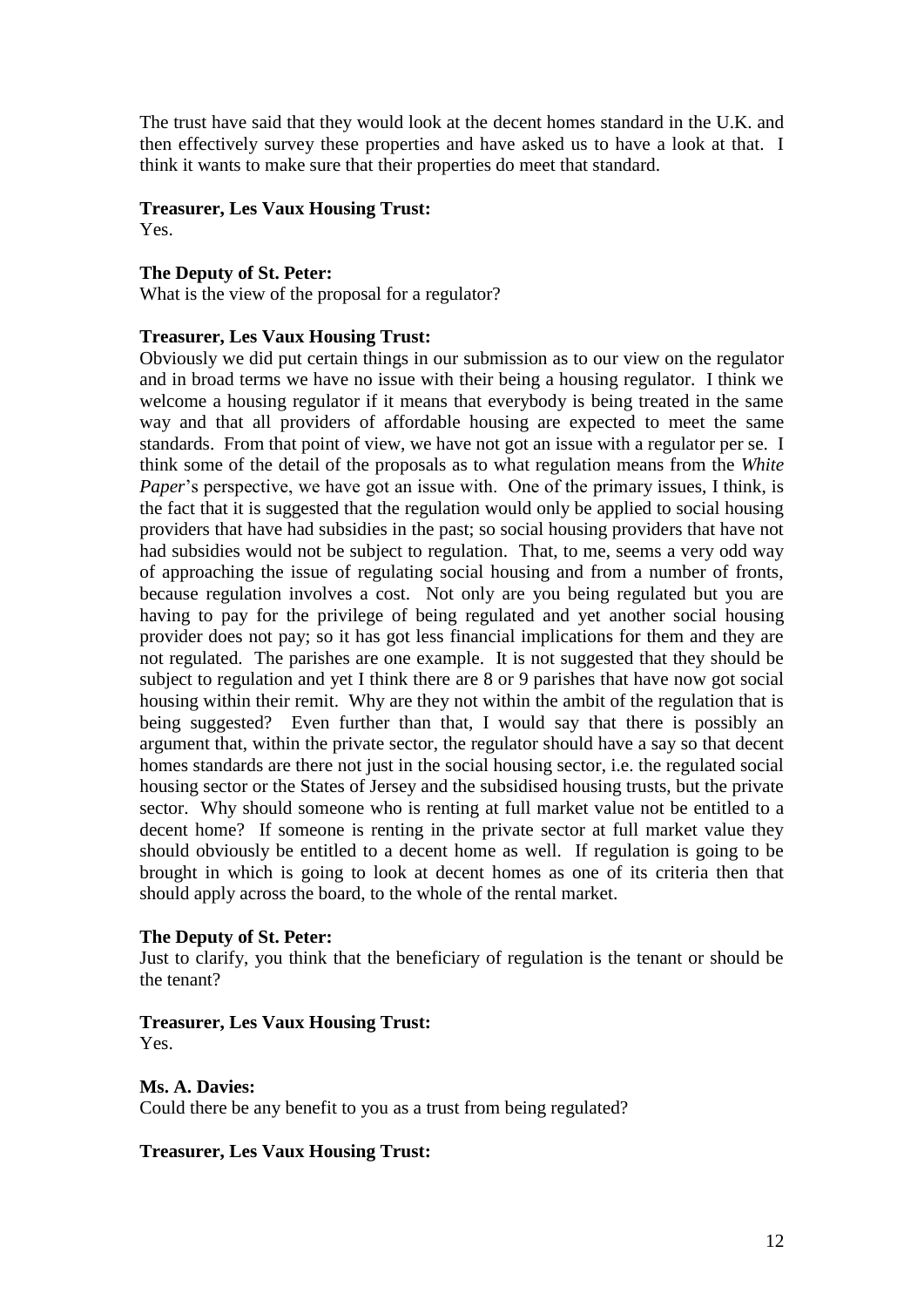The way it is being suggested at the moment, no, I do not think there is any benefit. In fact I think the opposite is true because it is being suggested that the regulator would be enforcing certain policies and rules that might be set by the Strategic Housing Unit and I think those words are used, "enforcement" and "direction". It is of concern to us that a Strategic Housing Unit could be set up, which we can talk about a little bit more as well, that would then ask the regulator to enforce and direct certain rules or certain proposals that have been put in place by the Strategic Housing Unit.

## [14:45]

One of the things that we foresee that being applied is in the use of potentially cash surpluses made by a housing trust and it is cash surpluses arising in a number of ways. One is because of this increase of rentals to 90 per cent of market rent, in which case, yes, we end up with a surplus of income over expenditure potentially over and above what we needed in order to provide the social housing units that we do. If we end up with that surplus I think the proposal at the moment is that the regulator and the Strategic Housing Unit between them would agree with us as to the amount of money that would return back to the States so that it could go back into the system and refund the income support element. There are potentially an awful lot of issues that are going to arise out of that. How do you arrive at that calculation? How do you work out what the net gain to the trust has been, because it is going to be a moving target? It might be agreed on day one but I can assure you that a year down the road things will have changed and it will not be so easy to calculate any more. That is a problem, where surpluses could arise that we would be asked to effectively hand back money that we may not agree with the quantum or the calculation. Surpluses could also arise at the time where we have paid off loans on particular properties but we have got loans outstanding on others. At the moment we are very much geared "one property one loan" and we do not want to be in a position where regulation means: Oh, well, you have paid off the loan on that property. So any surpluses that you now make on that property, we are going to direct you as to how you apply that money." We could see potentially a benefit for us to repaying different loans off so that then we have the ability in the future to develop new properties or to redevelop older properties. The direction that is proposed by the regulator I think is of great concern to us because we can foresee that our independence would be significantly eroded in that we will not be making our own decisions any more if we have got a regulator that is telling us and directing us what to do over the years that follow.

#### **The Deputy of St. Peter:**

At what level do you think the Strategic Housing Unit should intervene then or do you think that we do not need one at all?

#### **Treasurer, Les Vaux Housing Trust:**

I think, again, the principle of having a Strategic Housing Unit maybe at a top level is a good idea, but in the detail below it as currently suggested we do not necessarily think that it is an absolute requirement. If you divest the actual physical provision of social housing by the States of Jersey Housing Department into a States-owned housing company or into a housing trust or divest it into a number of housing trusts, for instance, then potentially you have reduced what is left in the Housing Department down to really just the Strategic Housing Unit. In discussion that we have had, we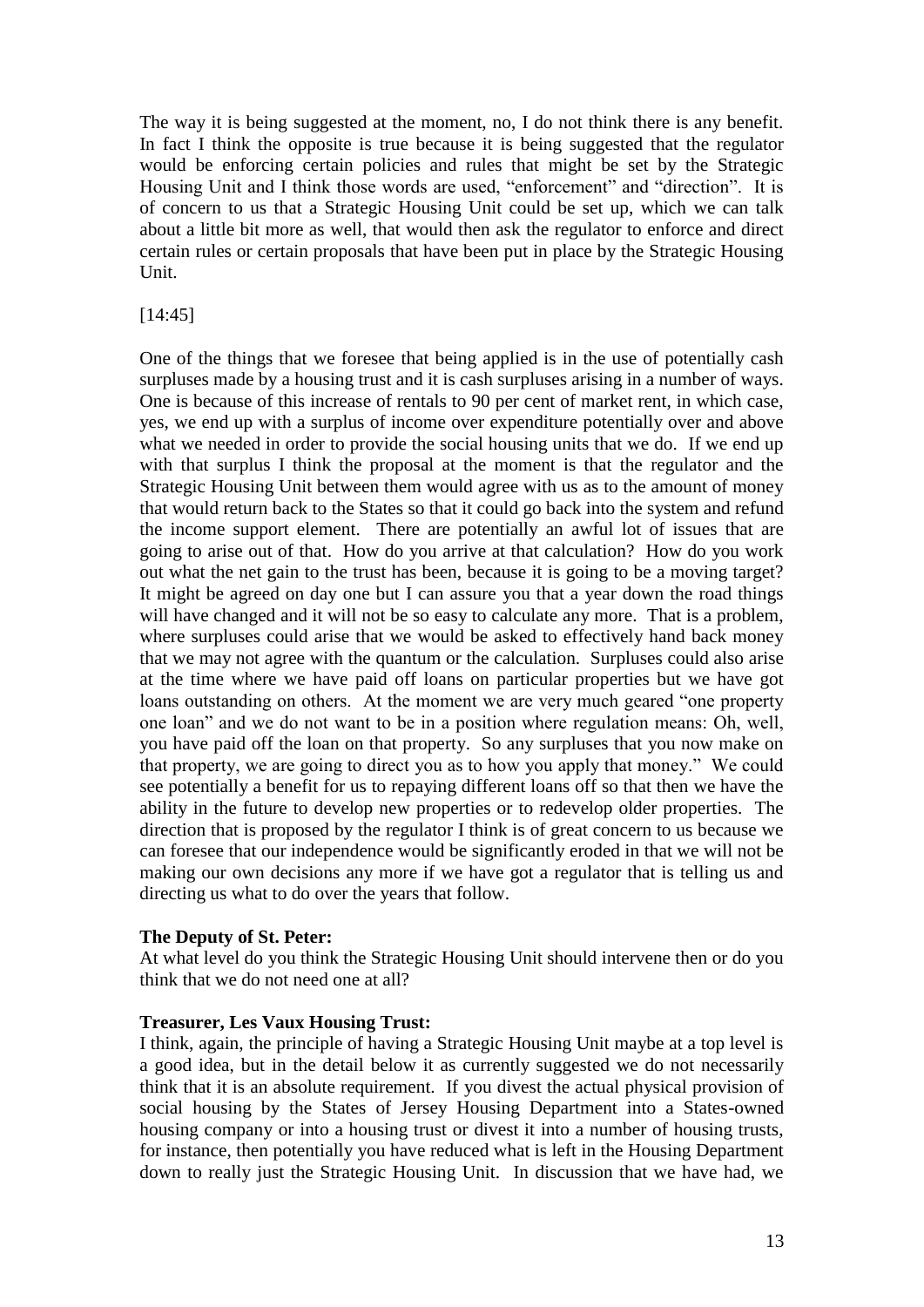feel why is that really necessary when the function of the Strategic Housing Unit could potentially be incorporated within the Population Office, the Chief Minister's Department and the Planning Department. Effectively, rather than having a Strategic Housing Unit, all you are really wanting is probably 2 or 3 other States departments to work well together so that the Population Office and the Planning Department talk to each other as to what is needed within affordable and social housing and what can be delivered in terms of Planning and the Environment. So if you get those 2 departments together effectively you are replicating what is probably required of the Strategic Housing Unit, i.e. you are asking the Government to put in place a policy that looks at what is required in terms of affordable and social housing within the Island. I think that is why we see that the Strategic Housing Unit might be an unnecessary body that is just going to be a cost centre for the States but are the benefits going to be there.

## **Managing Agent:**

There is one point that is more of a managing point of view. The *White Paper* mentioned that the Strategic Housing Unit would be set up or run by a senior member of the Housing Department. I would have thought it would have been better for someone who maybe was not involved in the current Housing Department to oversee a unit such as that, if a unit was created, because surely you would have new ideas and maybe not ideas as to how the Housing Department as it is wants the new association to be run.

## **The Deputy of St. Peter:**

Would you therefore support that person coming from a planning perspective, perhaps?

#### **Managing Agent:**

I think, as Dennis said, it might not be one person. It could be a number of different people in different States departments looking after it; someone from Planning, someone from the Population Office, or maybe even the chairmen from the housing trusts themselves getting together. There is a waiting list, you can see what the demand is. Planning can get together and work out how they are going to zone some of these units from the census details, for example. I do not see the need for an individual as such.

#### **Treasurer, Les Vaux Housing Trust:**

It might be better if it was more of a steering group that provides advice, whether it is to the Chief Minister or the Minister for Planning or whatever, so that effectively there is a direction by which policies can then be decided. If the power is vested in a Strategic Housing Unit I think we can potentially see that there are issues where maybe one or 2 people have got an awful lot of power. Who are they responsible, effectively, as well, because I am not too sure at the moment whether the Strategic Housing Unit is going to come within the Chief Minister's Office or not. The power effectively vested in that unit might be too significant, in our view.

#### **The Deputy of St. Peter:**

What sort of information would you like to see them give to you as a trust?

#### **Treasurer, Les Vaux Housing Trust:**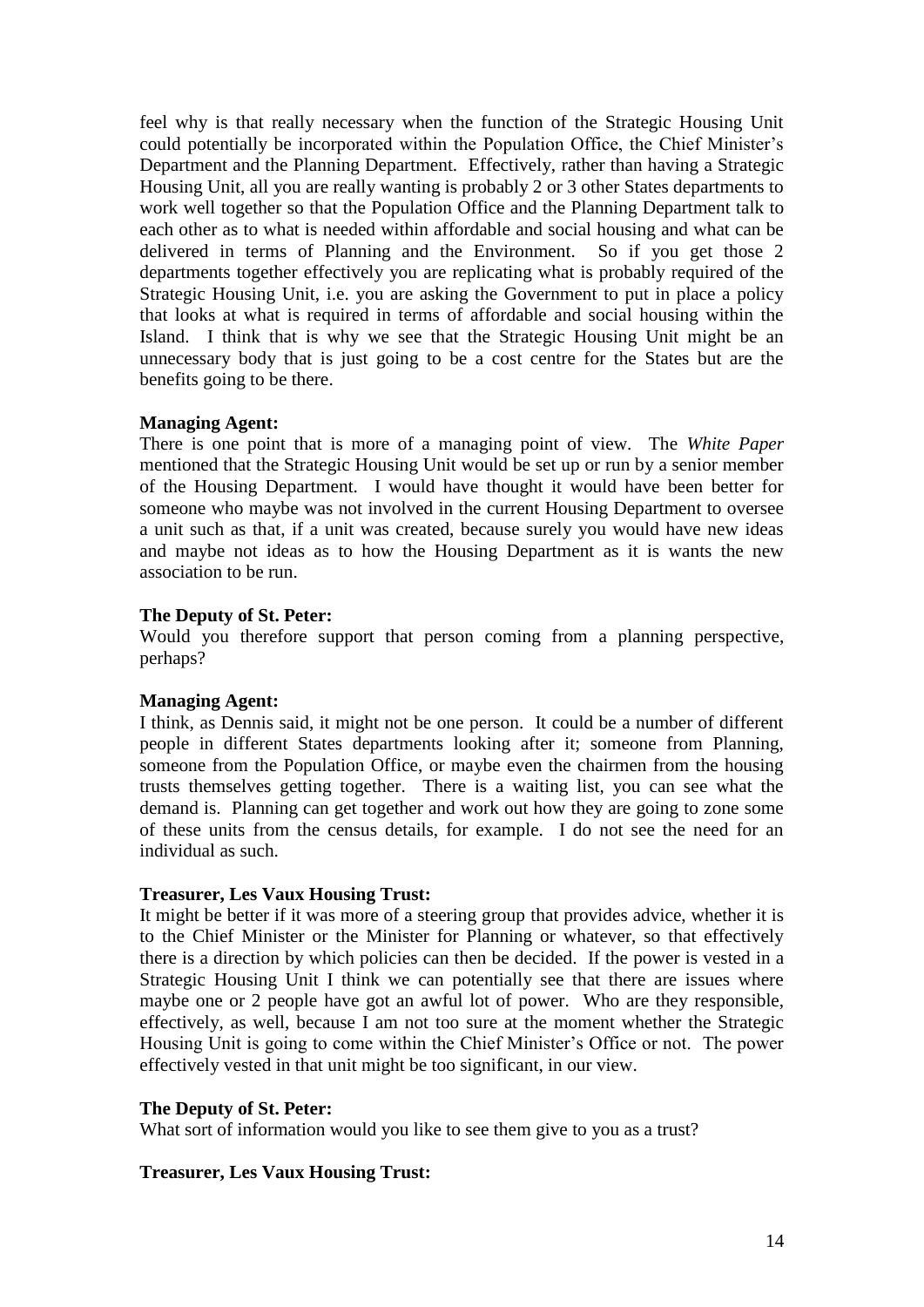I think it is down to the demand for social and affordable housing within the Island and, therefore, not only us as a housing trust on our own but with the other housing trusts and also with the States departments co-ordinating who is going to provide what and when and how. Surely that has got to be the ultimate goal of everything that both Les Vaux are going, the States are doing and the other housing trusts are doing. We are trying to provide housing to the people who need it at an affordable cost and it just seems at the moment that the way it is being proposed does not necessarily do that in a cost-effective way. We see potentially there is additional cost being incurred by the States of Jersey in providing the social housing that they believe is necessary, which possibly can be done in a more efficient way without incurring all the costs that are potentially going to be racking up.

#### **The Deputy of St. Peter:**

Thank you. Can we move on now to talk about the housing association that the States-owned Housing Association has proposed? What are your views on that structure?

#### **Treasurer, Les Vaux Housing Trust:**

I think it could be an expensive structure to establish. We are not sure from the *White Paper* what the costs really are because I do not think the *White Paper* gives enough detail as to the establishment costs, the ongoing annual costs and the way it will be run. At the moment obviously the housing trusts are run by voluntary boards, effectively. The members are not paid for their time in terms of providing the overall management of the trust itself. Obviously as trustees then we employ professional people to provide services, whether that be managing agents for the property, audit fees to get the accounts audited, account preparation fees and legal fees for transactions; so the normal things. Whether it is us or the States of Jersey, there are expenses that have to be paid for in order to manage the property and the trusts. What we feel, though, is that the States-owned limited company that is going to take over from the Housing Department is likely to be a much more expensive structure than what the existing housing trust structure is, because I think it is suggested there is going to be a professional board of directors on there who are obviously all going to be paid. Then you have got the transfer, obviously, of the staff within the Housing Department to that company as well. The costs of full-time employees together with pension arrangements, et cetera, is probably more than what it would be if it was outsourced in the private sector. So I think that the whole model, as far as efficiency of cost is concerned, is likely to be more expensive than the model that the housing trusts at the moment follow.

#### **Managing Agent:**

Surely the goal of the States of Jersey is to provide decent homes at affordable prices. I feel maybe it is not necessary for a housing department to grow and have the majority of the stock.

#### **The Deputy of St. Mary:**

I was just going to say, should be it be Government providing the stock in the first place? Should it not just be provided from housing trusts?

#### **Managing Agent:**

I think the trusts can show that their model works and they do it well.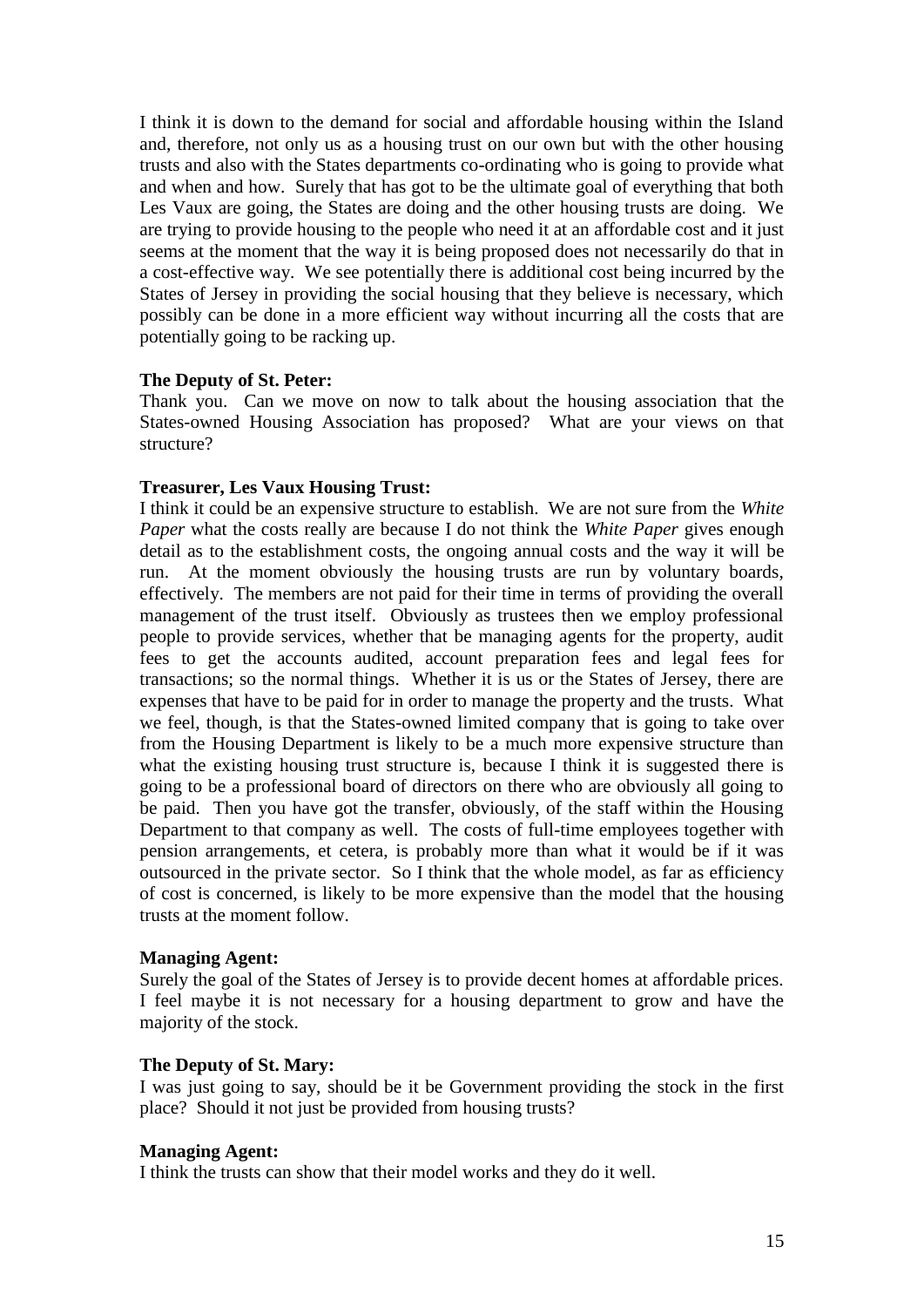#### **Treasurer, Les Vaux Housing Trust:**

One of the thoughts that we certainly had is if the each of the existing principal housings trusts (Les Vaux, Jersey Homes Trust and C.T.J. (Christians Together in Jersey) are obviously the 3 principal housing trusts) were allowed to grow by acquisition of some of the existing States stock effectively to the point where possibly we become equal partners in an arrangement with the States as far as the provision of social housing, it does shift the burden of property management, long-term maintenance, et cetera, on quite a significant proportion of that housing stock to the quasi-private sector, effectively, albeit a non-profit-making private sector, i.e. the housing trusts. But we are not trying to make a profit for shareholders. We are only trying to make the income match the expenditure. If we can do that efficiently then surely that must be one thing that should be looked at seriously by the States; that there is already a mechanism in place that allows us to do that.

#### **The Deputy of St. Ouen:**

I would like to know to what extent has Les Vaux been involved in the development of the *White Paper* and the proposals contained within it.

#### **Treasurer, Les Vaux Housing Trust:**

I think very little involvement. We have been asked for certain bits and pieces of information but in terms of have we had an input in putting together any of the proposals then I would say no, we have not.

#### **The Deputy of St. Ouen:**

Are you also aware that in the recently published medium-term financial plan it makes specific reference to the housing trusts and the fact that, with the increase to 90 per cent rent, additional income will be generated for the trusts and that the housing trusts: "will make return to the States to recompense for their element of the increased cost of income support."

#### **Treasurer, Les Vaux Housing Trust:**

I am aware that that has been put in, yes, and I am aware ...

#### **The Deputy of St. Ouen:**

Have you agreed or come to any agreement at all as to whether that is feasible or even fits the current agreements that are in place with the trusts?

[15:00]

#### **Treasurer, Les Vaux Housing Trust:**

I think it is possible that, yes, there would be a surplus made by the trusts. There are an awful lot of "ifs" in this obviously, but if our rents were to increase to 90 per cent of market value and it was deemed that 90 per cent of market value was more than what we are currently charging our tenants then obviously, yes, we would start to collect in more rents that what we are currently collecting. If we are collecting more rents than we are at present then we have got, technically, a surplus and that surplus is the element that the *White Paper* and also the 3-year medium-term plan is suggesting that we should effectively hand over to the States because it is surplus that we would not have had before. As to how they have calculated that figure, I do not know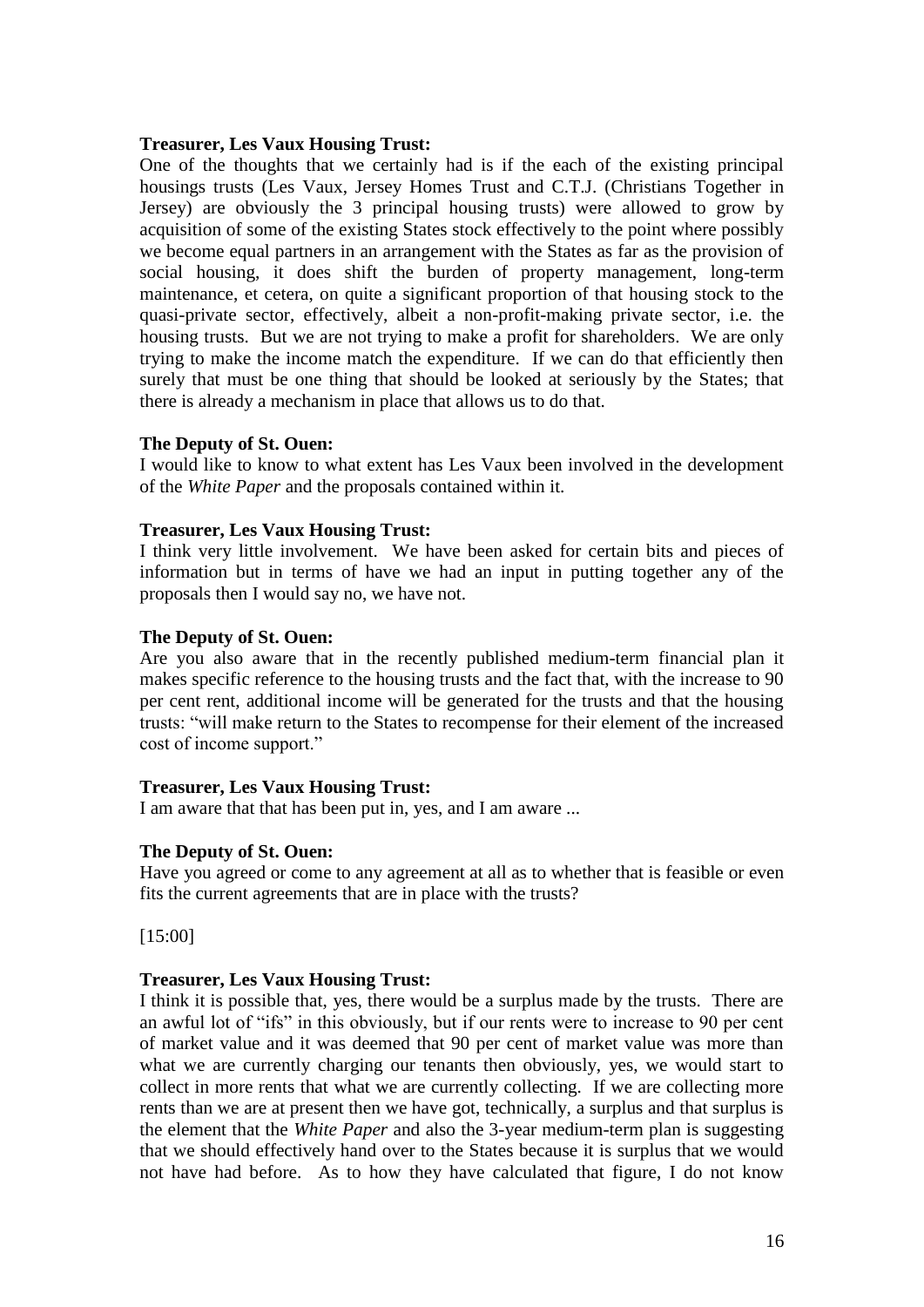because we have not had any involvement in putting that figure together. We have also, at the moment, resisted, to a certain extent, providing figures as to what that 90 per cent of market rent of our properties is because we do not want to be held accountable for having said: "Our properties in the open market should be rented for X amount and, therefore, 90 per cent is this figure and the difference between that and what we are collecting in at the moment is, for argument's sake, £500,000 a year." If we provide that information, that we believe that is what 90 per cent and therefore that we are going to make £500,000 additional income than we would be now, that is our figure that we are then going to be held accountable for: "Why are you not providing us with £500,000 a year?" So I think it is unfair at the moment to ask us to provide that figure because, as I said before, how can we establish what 90 per cent is without, first of all, testing the market; secondly, testing our tenants as to whether they are willing to pay 90 per cent if they are in our homes but are not claiming income support. The potential is that if you increase rents too much, and 90 per cent potentially is too much, some tenants will then potentially leave the housing trusts. If they leave the housing trusts and we end up with voids or periods of time where we have significantly increased voids then our rental income is going to drop. So although we might be getting more from the remaining tenants that are in situ, which means that we can fund our existing model, we might not be making the additional £500,000 that originally had been forecast because we have got void properties. So it seems to defeat the whole object of having increased the rents in the first place. The other thing that concerns us as well is it just seems a very odd situation where what happens if we refuse to increase our rents to 90 per cent of market, if we are told that 90 per cent of market is ... let us go back to an example I gave. A 3-bedroom flat is assessed at a market rent of £1,000; 90 per cent is £900 but we are only charging £700. Is the regulator honestly going to turn around to us and say: "That flat, you must charge £900 for it even though you are currently only charging £700"? If they are going to do that I would like to know (and there is no suggestion in the *White Paper*) who that will be enforced, what will the consequences of not abiding by an enforcement order that we must increase our rents to that level and what are the consequences then if we do increase the rental to that level, the tenant cannot afford it and suddenly we have got another tenant clambering for income support. It just seems a very, very odd situation that we would be, at any point, asked to increase our rents beyond what we thought were required in order to meet our ongoing commitments. If there is to be a level at which rent is set then it has got to be a maximum, not a mandatory: "You must increase your rent to 90 per cent." I do not think we would have an objection to the housing regulator saying: "We assess that the market rent on that apartment is £1,000 and 90 per cent of that £900. The maximum you can charge is £900, but if you choose to charge £700 because at the £700 level you can maintain that property, you can pay off your financial commitments on that property and you can provide a decent home to the person who is renting that off you," then I think we should be able to continue charging £700. I do not think we should in any way or at any time be forced to increase our rents up to 90 per cent. So it follows on that if the regulator is not going to force us to increase the rent up to 90 per cent because we can maintain our homes and all our commitments at a much lower level, then the forecast of £1 million surplus that the housing trusts are going to make could very easily disappear. Certainly any surplus that we could or would make if we increased our rents could all of a sudden be either zero or negligible because we would not necessarily have to increase our rents.